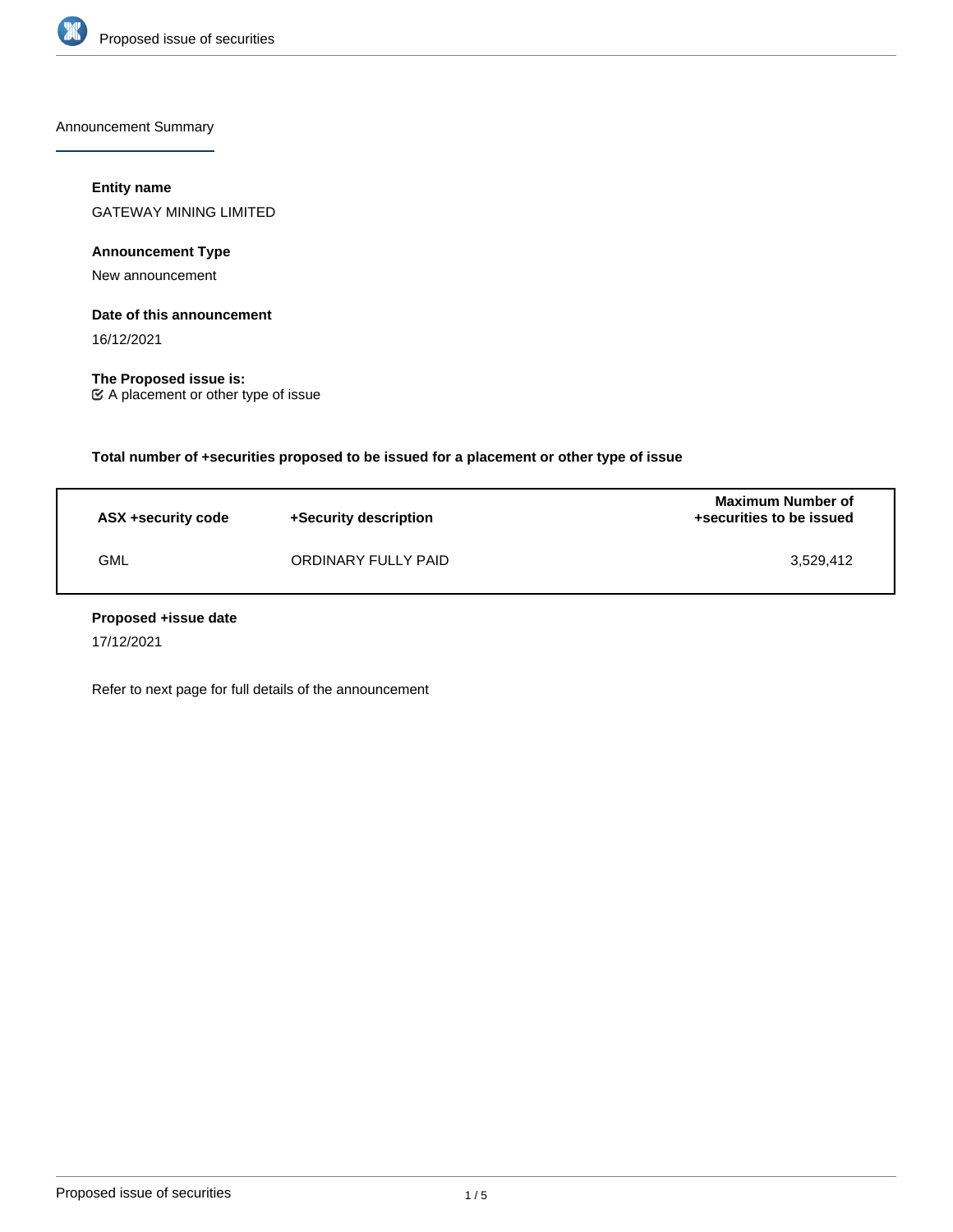

#### Part 1 - Entity and announcement details

## **1.1 Name of +Entity**

GATEWAY MINING LIMITED

We (the entity named above) give ASX the following information about a proposed issue of +securities and, if ASX agrees to +quote any of the +securities (including any rights) on a +deferred settlement basis, we agree to the matters set out in Appendix 3B of the ASX Listing Rules.

If the +securities are being offered under a +disclosure document or +PDS and are intended to be quoted on ASX, we also apply for quotation of all of the +securities that may be issued under the +disclosure document or +PDS on the terms set out in Appendix 2A of the ASX Listing Rules (on the understanding that once the final number of +securities issued under the +disclosure document or +PDS is known, in accordance with Listing Rule 3.10.3C, we will complete and lodge with ASX an Appendix 2A online form notifying ASX of their issue and applying for their quotation).

**1.2 Registered Number Type**

**Registration Number**

ABN

31008402391

**1.3 ASX issuer code**

**GML** 

# **1.4 The announcement is**

New announcement

# **1.5 Date of this announcement**

16/12/2021

**1.6 The Proposed issue is:**

 $\mathfrak{C}$  A placement or other type of issue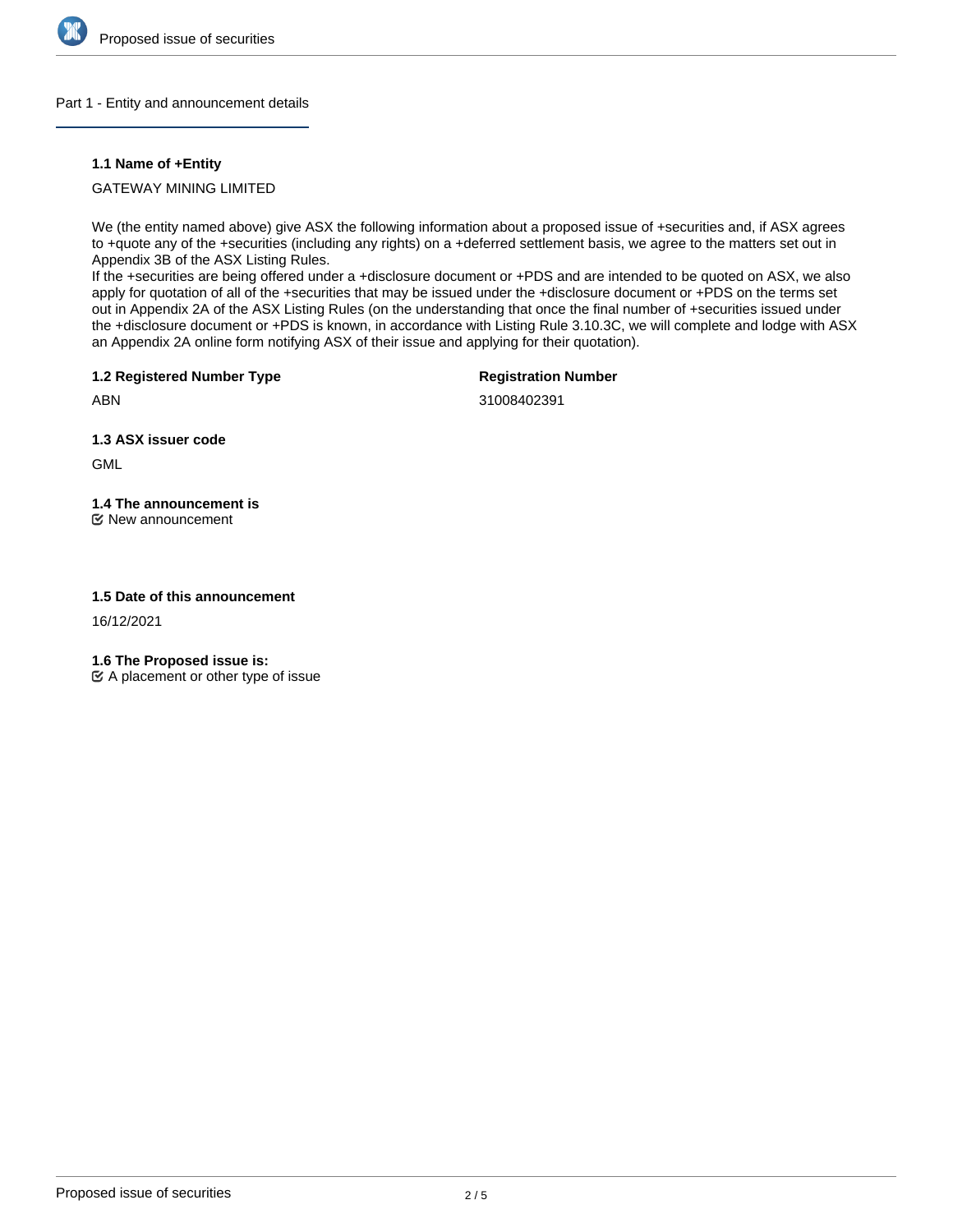

Part 7 - Details of proposed placement or other issue

Part 7A - Conditions

**7A.1 Do any external approvals need to be obtained or other conditions satisfied before the placement or other type of issue can proceed on an unconditional basis?** No

Part 7B - Issue details

**Is the proposed security a 'New class' (+securities in a class that is not yet quoted or recorded by ASX) or an 'Existing class' (additional securities in a class that is already quoted or recorded by ASX)?** Existing class

**Will the proposed issue of this +security include an offer of attaching +securities?** No

Details of +securities proposed to be issued

#### **ASX +security code and description**

GML : ORDINARY FULLY PAID

#### **Number of +securities proposed to be issued**

3,529,412

**Offer price details**

**Are the +securities proposed to be issued being issued for a cash consideration?** No

#### **Please describe the consideration being provided for the +securities**

shares being issued in lieu of outstanding payments for Company Secretarial services.

**Please provide an estimate of the AUD equivalent of the consideration being provided for the +securities** 0.017000

**Will these +securities rank equally in all respects from their issue date with the existing issued +securities in that class?** Yes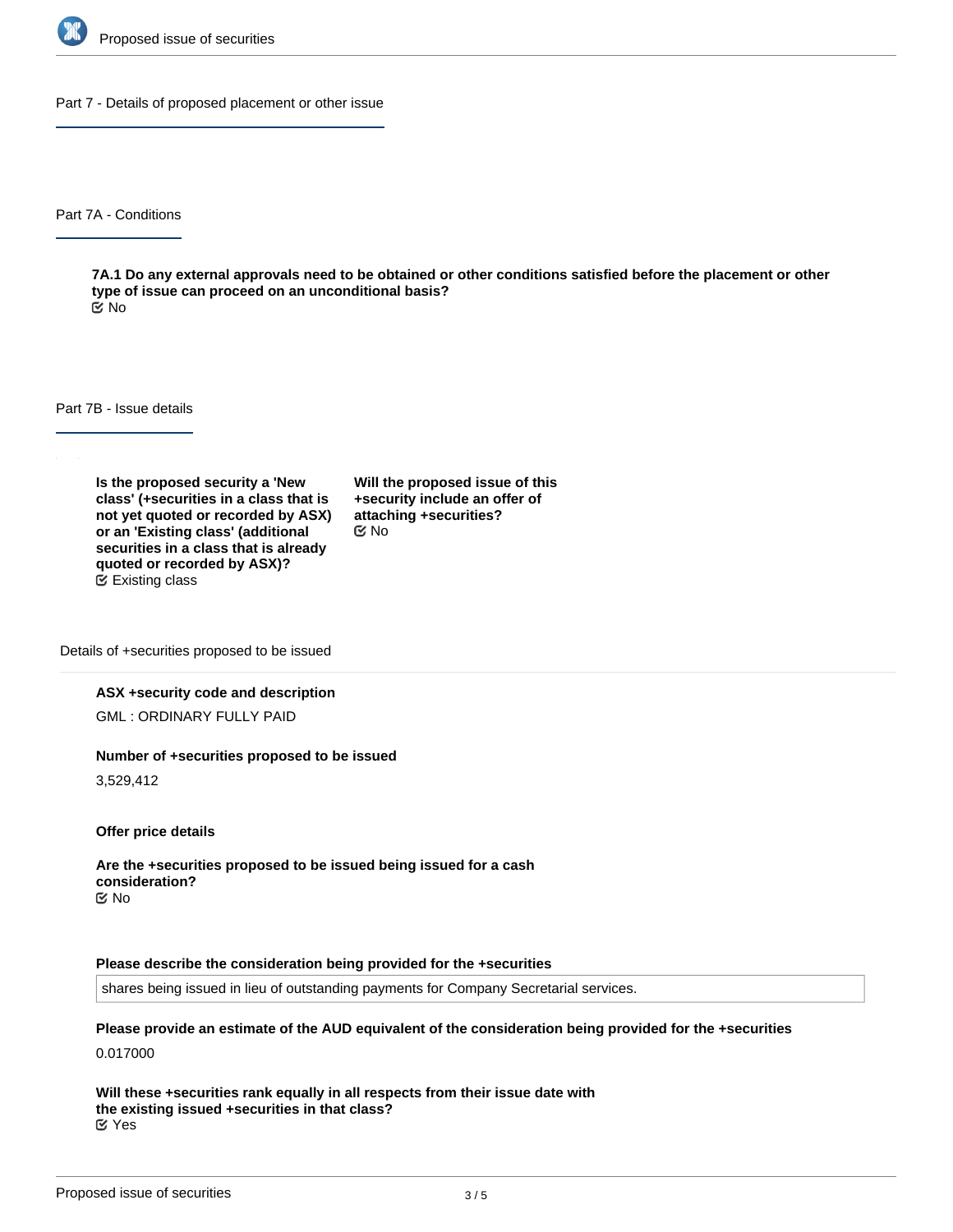

Part 7C - Timetable

**7C.1 Proposed +issue date** 17/12/2021

Part 7D - Listing Rule requirements

**7D.1 Has the entity obtained, or is it obtaining, +security holder approval for the entire issue under listing rule 7.1?** Yes

**7D.1a Date of meeting or proposed meeting to approve the issue under listing rule 7.1**

16/12/2021

**7D.2 Is a party referred to in listing rule 10.11 participating in the proposed issue?** Yes

**7D.3 Will any of the +securities to be issued be +restricted securities for the purposes of the listing rules?** No

**7D.4 Will any of the +securities to be issued be subject to +voluntary escrow?** No

Part 7E - Fees and expenses

**7E.1 Will there be a lead manager or broker to the proposed issue?** No

**7E.2 Is the proposed issue to be underwritten?** No

# **7E.4 Details of any other material fees or costs to be incurred by the entity in connection with the proposed issue**

ASX Listing Fees